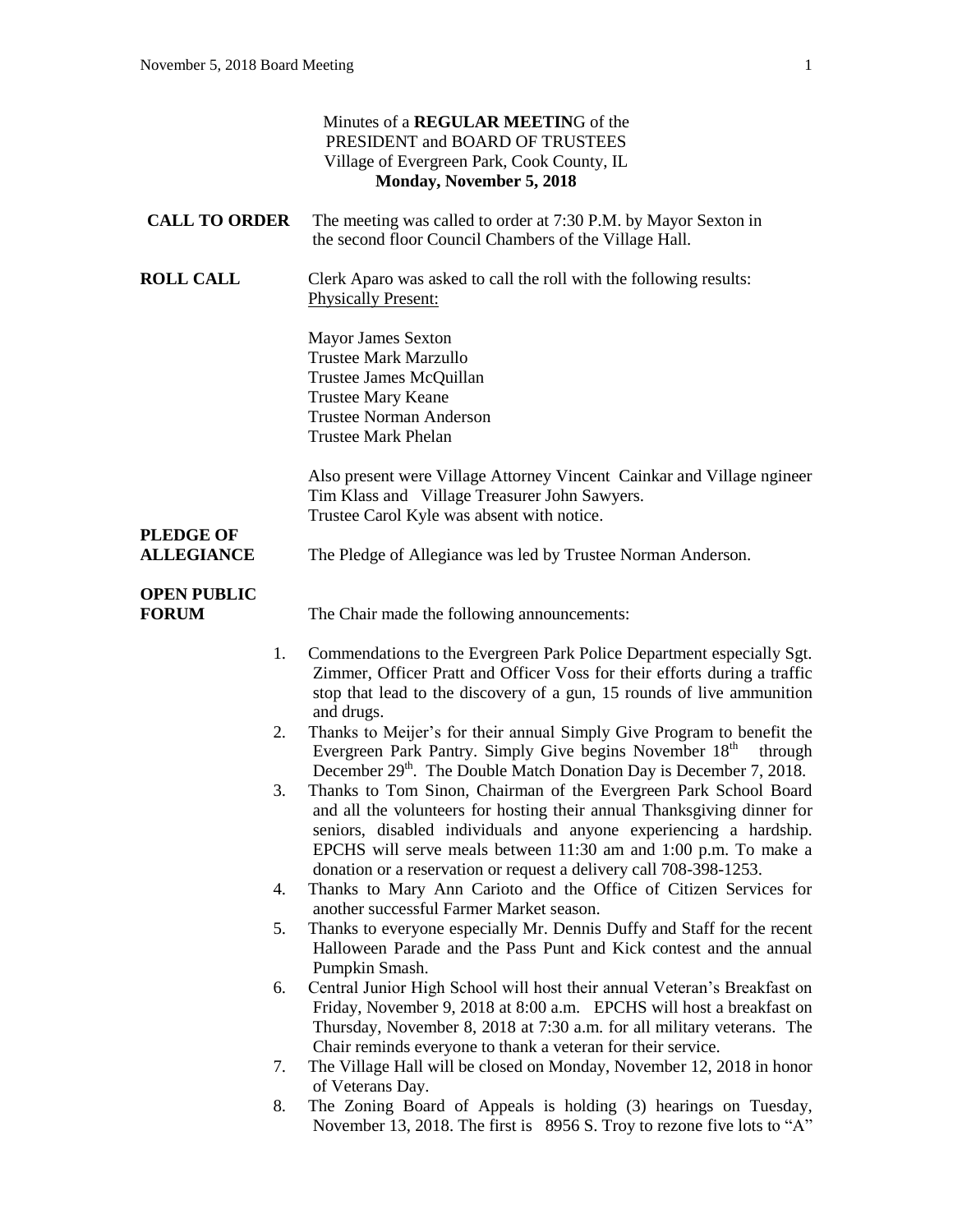Single Family from "C" Commercial. Second, Special Use hearing in the "C" Commercial District to permit the conversion of a 542 square foot commercial space into a residential studio apartment at 3923-25 W. 95<sup>th</sup> Street. Third, is a Special Use request in the "C" Commercial District to permit the construction and operation of an outdoor kennel and animal board facility on the property at 3801 W. 95<sup>th</sup> Street.

9. Compost containers will be picked up until December 14, 2018 or weather permitting.

# **OPEN PUBLIC**

**AUDIENCE** Ms. Stacy Rogelio DeLapena, 8800 Block of Francisco commended the Evergreen Park Police Department for outstanding work in the handling of a recent incident at 8846 S. Francisco. She is concerned that there is no water at the address and there are small children living there. The Chair responded the Police and Health Departments are aware of the situation and are monitoring the residence.

> Ms. Watkins, 9500 Block of Sacramento, requested the seconds count down indicators be installed on the red light camera traffic lights at  $87<sup>th</sup>$ Street and 95<sup>th</sup> Street /Western Avenue. The Chair responded those are State Highways and directed the PW Director and the Village Engineer to make the request.

## **REGULAR**

**RESOLUTION NO. 25-2018 & RESOLUTION**

**AGENDA** Motion by Trustee Phelan second by Trustee Anderson to waive the reading of the minutes of the October 15, 2018 Regular Meeting of the President and Board of Trustees and approved as presented was passed by unanimous voice vote and so ordered by the Chair.

**NO. 1 -2019** Motion by Trustee Marzullo second by Trustee McQuillan, to approve **RESOLUTION NO. 25-2018** to close this fiscal year with expenditures of the General Corporate Fund of \$ 477,786.04 and the Water Management Fund in the amount of  $$303,883.94$  and the  $95<sup>th</sup>$  Street TIF Fund of \$ 14,823.38 and the Capital Improvement Fund, \$ 620,211.99 and the Street Bond Fund of \$ 67,450.00 for a total of \$1,484,155.35. Also, included in the motion was approval of **RESOLUTION NO. 1-2019** with expenditures of the General Corporate Fund in the amount of \$ 297,556.84 and the Water Management Fund, \$25,427.51 and the Capital Improvement Fund, \$529,739.47 for a total of \$852,723.82. Upon roll call voting YES Trustees Marzullo, McQuillan, Keane, Anderson and Phelan: voting NO: NONE. The motion was passed and so ordered by the Chair.

### **WATER COLLECTORS**

**REPORT** Motion by Trustee Phelan second by Trustee Marzullo to approve the Water Collector's report for **October 2018** for information and file in the amount of \$ 942,452.73. The motion was passed by unanimous voice vote and so ordered by the Chair.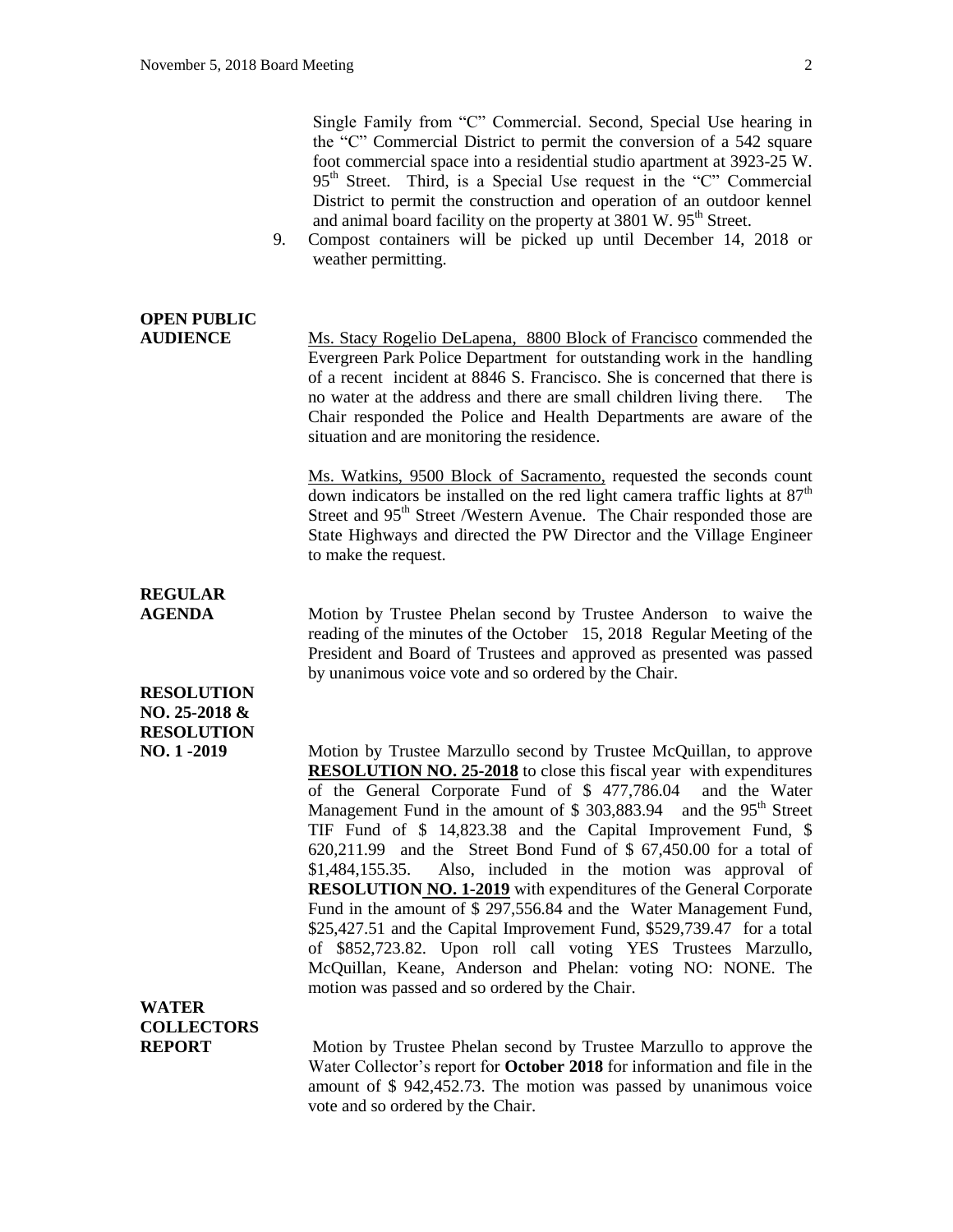#### **VILLAGE COLLECTORS**

**REPORT** Motion by Trustee McQuillan second by Trustee Keane to approve the Village Collector's report for **October 2018** for information and file in the amount of \$ 1,742,104.40. The motion was passed by unanimous voice vote and so ordered by the Chair.

#### **BUSINESS**

**CERTIFICATES** Motion by Trustee Anderson second by Trustee Marzullo to approve the application for Business Regulation Certificate for **VITAL DENTAL** to operate a dental office located at 2835 W. 95<sup>th</sup> Street. Upon roll call, voting YES: Trustees McQuillan, Keane, Anderson, Phelan and Marzullo; voting NO: NONE. The motion was passed and so ordered by the Chair.

#### **ORDINANCE**

**NO. 29-2018** Motion by Trustee Phelan second by Trustee McQuillan to approve **ORDINANCE NO. 29-2018- "AN ORDINANCE AMENDING SECTION 1-9, GENERAL PENALTY, OF CHAPTER 1, GENERAL PROVISIONS OF THE EVERGREEN PARK MUNICIPAL CODE."** The Chair noted this increases the fines for violations in handicap parking spaces. Upon roll call, voting YES: Trustees Keane, Anderson, Phelan, Marzullo and McQuillan; voting NONE. The motion was passed and so ordered by the Chair.

#### **ORDINANCE**

**ORDINANCE**

**NO. 30-2018** Motion by Trustee Marzullo second by Trustee McQuillan to approve **ORDINANCE NO. 30-2018 "AN ORDINANCE AMENDING SECTION 133288, SCHEDULING OF FINES/PENALTIES, OF CHAPTER 13, MOTOR VEHICLES AND TRAFFIC, OF THE EVERGREEN PARK MUNICIPAL CODE BY CHANGING THE FINE AMOUNTS."** Upon roll call, voting YES: Trustees Anderson, Phelan, Marzullo, McQuillan and Keane; voting NO: NONE. The motion was passed and so ordered by the Chair.

#### **NO. 31-2018** Motion by Trustee McQuillan second by Trustee Marzullo to approve **ORDINANCE NO. 31-2018 "AN ORDINANCE APPROVING THE EVERGREEN PLAZA II SUBDIVISION OF THE PROPERTY LOCATED AT THE SOUTHWEST CORNER OF 95TH STREET AND WESTERN AVENUE, EVERGREEN PARK, ILLINOIS."**  The Attorney explained the Applebee's is gone and this enables the developer to extend the special tax parcels to out lots. Upon roll call, voting YES: Trustees McQuillan, Keane, Anderson, Phelan and Kyle; voting NO: NONE. The motion was passed and so ordered by the Chair. **AMBULANCE**

**BILLING** The Chair noted he just gave the information to the attorney for review and he will report at the next meeting.

#### **ENGINEER'S REPORT** Engineer Tim Klass had no report.